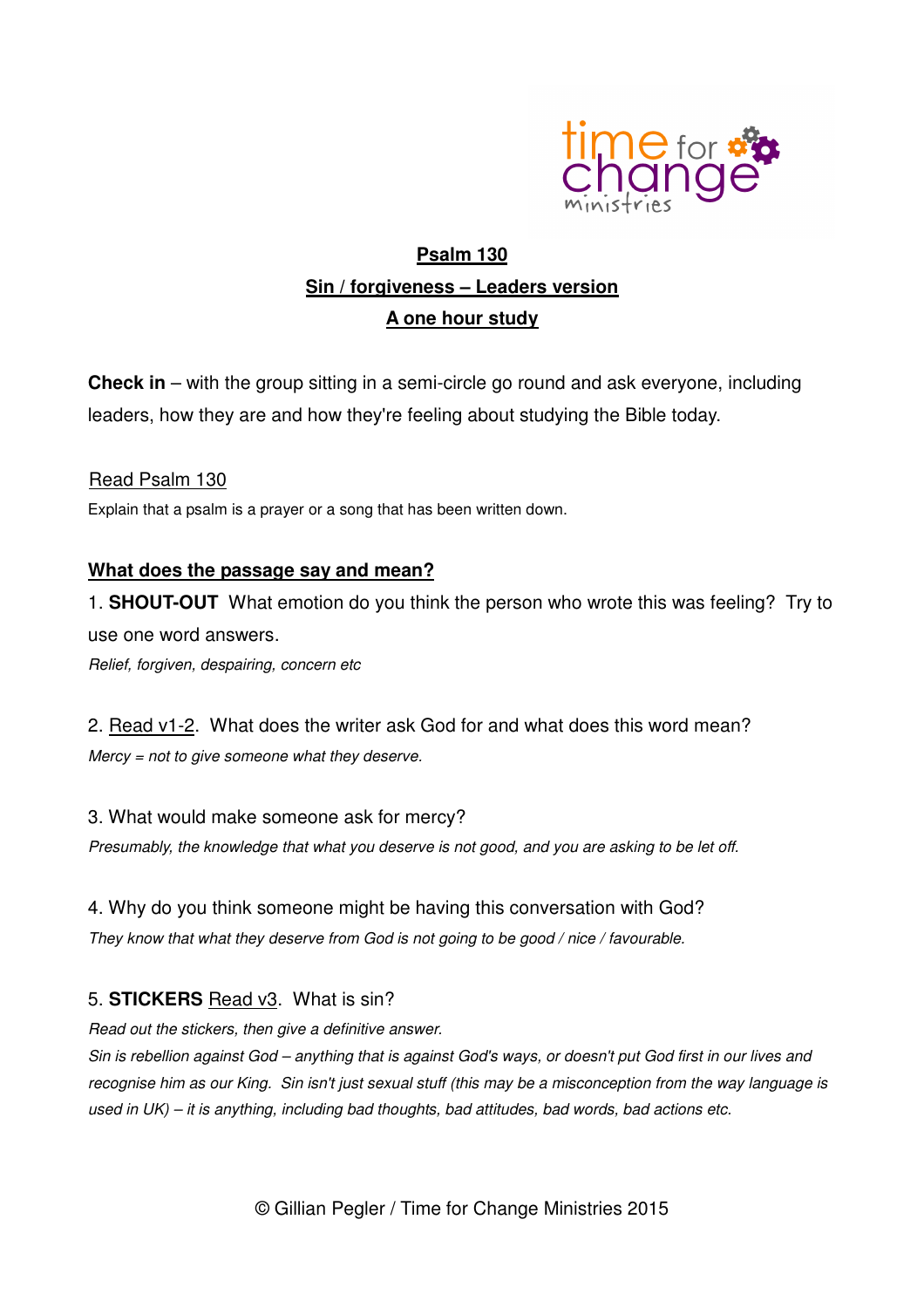#### 6. What does v3 tell us about how God feels about our sin?

Let the group try to work it out, and round up with a clear definition.

The Bible (this verse in fact) says that we can't stand, (be in God's presence) with our sin. God is holy, which means 'set apart'. One of the ways that God is set apart from people is that he has no sin in him; he has not sinned, and cannot sin.

God cares about right and wrong. If he didn't care about right and wrong, and was able to ignore our sin, it would mean that he didn't really care about us.

God is deeply offended and angered by sin – and not just the big stuff, it's all of it. Sin is so offensive to God that it cuts us off from him. Sin destroys our relationship with God, separating us from him. On a forever basis, the Bible calls this separation from God 'hell'.

### 7. Now you've worked through Q5-6, why do you think the psalmist cries out the prayer of v1-2?

He knows he is a sinner, so he is crying out to God for mercy (asking God not to give him what he deserves). He has realised that his sin has cut him off from God and he is begging God to do something about it – he knows that he is helpless to fix the problem himself.

#### 8. So far, it's been bad news. What is the hope that v4 gives us?

That God is forgiving.

Spend some time working out / explaining what forgiveness is – a conscious decision to stop holding something against someone, to stop holding a grudge, to stop seeking revenge / bad outcomes for them.

9. In the newest version of the Bible (NIV 2011), v4 reads, 'But with you there is forgiveness, so that we can, with reverence, serve you'. How do you think being forgiven relates to serving God?

This verse links being saved and following Christ. Our lives should reflect our love for God. Being a Christian isn't just about being forgiven – it's about living his way because we love him and want to obey him.

### 10. Read v7-8. 'Israel' is the name of God's people, before Jesus came. What does the psalmist tell Israel to do, and why do you think this is?

He tells them to put their hope in God i.e. to trust him. The psalmist knows that God's love is unfailing love and that in him is full forgiveness (redemption) – he doesn't want anyone to miss out!

**Check out** – with the group sitting in a semi-circle go round and ask everyone, including leaders, how they found the study and if they are safe to go back to the cell.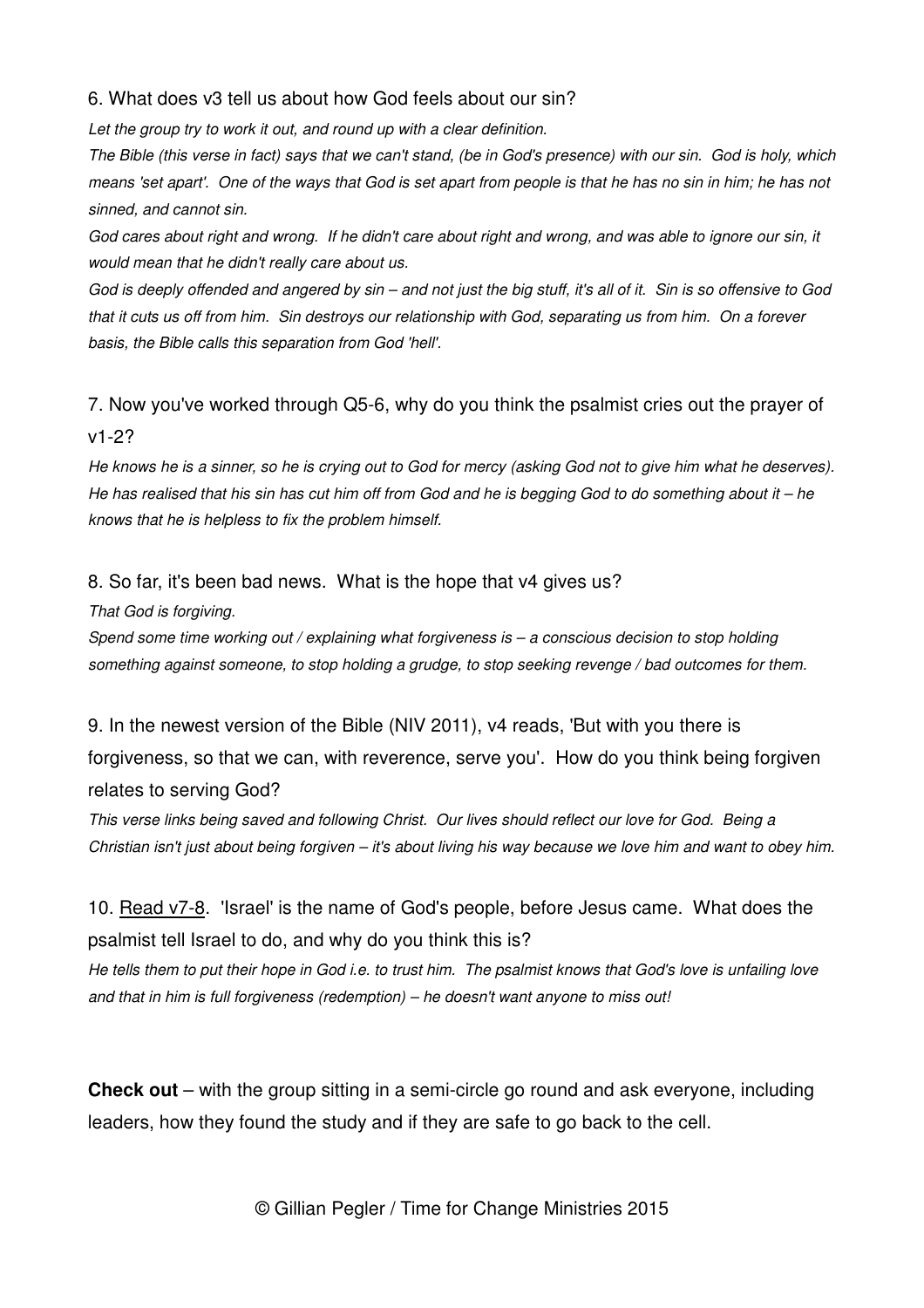

## **Psalm 130 Sin / forgiveness**

Read Psalm 130

Explain that a psalm is a prayer or a song that has been written down.

#### **What does the passage say and mean?**

1. **SHOUT-OUT** What emotion do you think the person who wrote this was feeling? Try to use one word answers.

- 2. Read v1-2. What does the writer ask God for and what does this word mean?
- 3. What would make someone ask for mercy?
- 4. Why do you think someone might be having this conversation with God?
- 5. **STICKERS** Read v3. What is sin?
- 6. What does v3 tell us about how God feels about our sin?

7. Now you've worked through Q5-6, why do you think the psalmist cries out the prayer of v1-2?